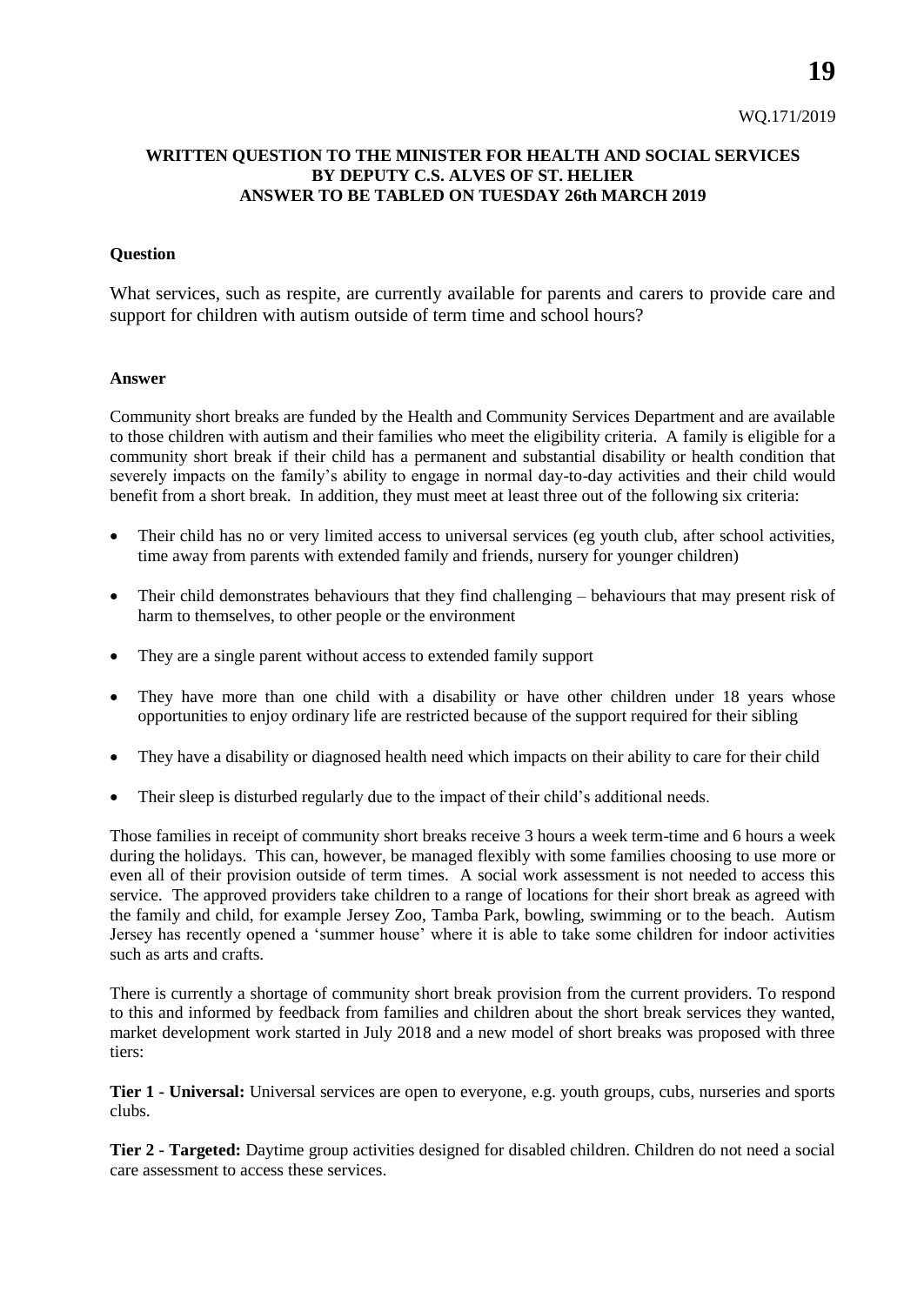**Tier 3 - Specialist:** Specialist short break services will meet a specific need following a social care assessment of the child's and carer's needs. Depending on the outcome of the assessment, needs can be met through a range of services, including those at tier 1 and 2 but also providing access if needed to:

- $\blacksquare$  1:1 support to access community activities
- day time support at Eden House\* or Oakwell\* Short Break Centres
- residential-based overnight short breaks
- self-directed support.

By increasing the number of children supported at tiers 1 and 2, it is anticipated that the need for 1:1 support at tier 3 will reduce. By doing this, the limited 1:1 support available can be provided to those who need it. Following a public consultation in November 2018 which supported the new model, an invitation to tender was issued at the end of January 2019 for the following services:

- Targeted weekend play and youth schemes
- Targeted school holiday play and youth schemes
- Specialist individual support
- Inclusion support to enable children to access universal provision.

The tender has closed and clarification of submissions is underway with the intention of starting the offer of a wider menu of support from May 2019 onwards.

\*Eden House and Oakwell are Government of Jersey-run specialist residential short break providers. Eden House tends to be for children who have autism and complex communication and behavioural needs. Oakwell supports children with a range of physical and/or sensory needs where children may also have autism. They are both accessed via a social work assessment of the child's and their family's needs.

A range of other support is also available:

Autism Jersey provides a broad range of support to children and families. It runs a holiday club for primary school-attending children (aged 5+) and is also one of the current approved providers for the aforementioned community short breaks. Autism Jersey also provides a lot of emotional support to families as well as a befrienders scheme, family days (i.e. swimming and bowling) and siblings group.

Children who attend Mont a l'Abbe School have the opportunity to access the holiday club run on the school site.

The Youth Service runs an Inclusion Project (Tuesdays 16-25yrs, Thursdays 11-18yrs and 11-16yrs, Fridays 16-25yrs) and also runs more universal groups that children with less complex needs can attend. Centrepoint similarly runs holiday groups that children with autism who can manage a 1 to 10 staffing ratio can access. Centrepoint is currently piloting a weekend playcare and youth activity group for children with disabilities with support from the Jersey Child Care Trust. This has been very successful to date with good feedback from parents and young people.

Other organisations such as Cineworld and Les Quennevais swimming pool run 'autism friendly' sessions where they attempt to ensure their environments are more conducive to meeting the needs of children with autism and their families. The Co-op runs an autism friendly hour to enable families to shop in a less stimulating environment. The Entertainer toy shop in Bath Street has introduced a 'quiet hour' every Saturday morning, from 9 to 10am. The 'quiet hour' also runs every day in the school holidays from 9 to 10am. Jersey Heritage has social stories available to download for each of their venues which support access to those with autism.

The Jersey Sports Association for the Disabled provides a range of opportunities for children and young people with disabilities through its affiliated organisations including gymnastics, martial arts, bowling and swimming. There are also a broad range of universal provisions (e.g. cubs, scouts) and sports opportunities